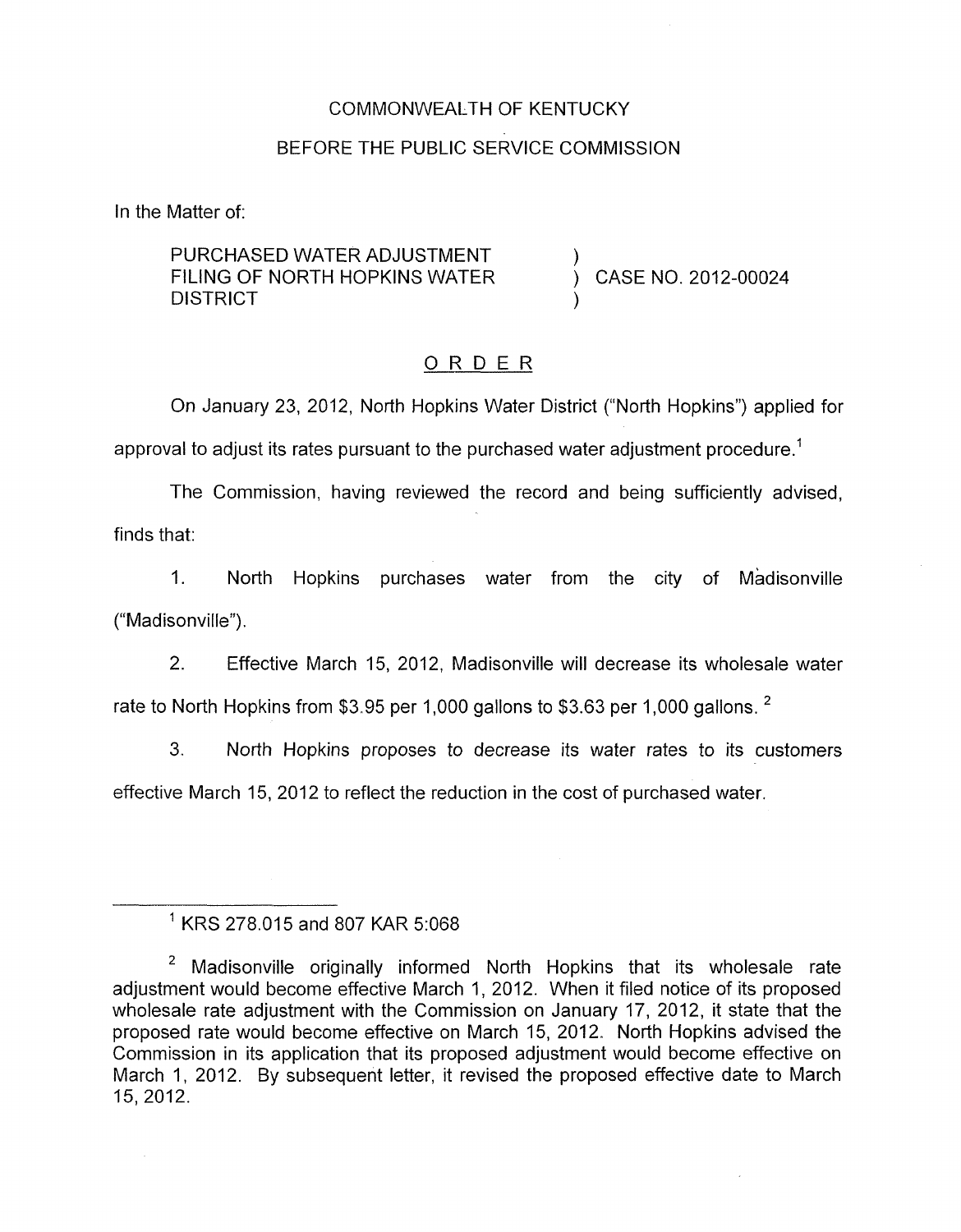4. During the I2 months ending December 31, 2011, North Hopkins purchased 79,433,000 gallons of water and sold 65,894,720 gallons. The decrease in the cost of purchased water is \$25,418.56, resulting in a purchased water adjustment of (\$0.39) per 1,000 gallons.

*5.* The purchased water adjustment of (\$0.39) per 1,000 gallons, whose calculation is shown in Appendix A, is fair, just, and reasonable and should be approved.

6. North Hopkins' proposed rates, which are set forth in Appendix B, accurately reflect the proposed purchased water adjustment and should be approved for service rendered on and after March 15, 2012.

IT IS THEREFORE ORDERED that:

1. The proposed rates by North Hopkins are accepted.

2. The proposed effective date by North Hopkins of March 1, 2012 is denied.

3. The purchased water adjustment of (\$0.39) per 1,000 gallons and the rates in Appendix A, attached hereto and incorporated herein, are fair, just, and reasonable and are approved for services rendered on and after March 15,2012.

4. Within 20 days of the date of this Order, North Hopkins shall file revised tariff sheets with the Commission showing the rates approved herein.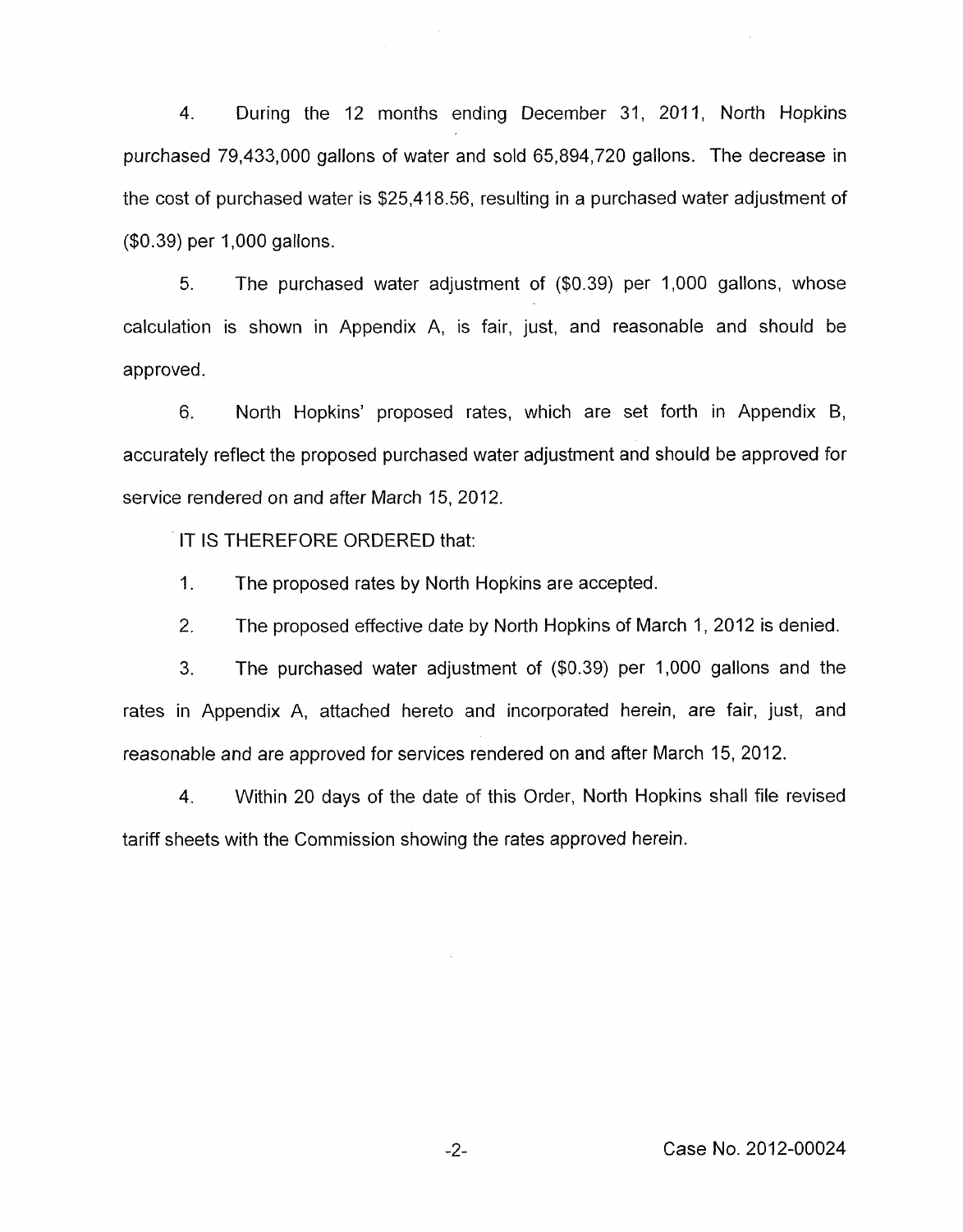**By** the Commission



ATTE e birector Executiv

 $\label{eq:2.1} \frac{1}{\sqrt{2}}\int_{\mathbb{R}^{2}}\left|\frac{d\mathbf{x}}{d\mathbf{x}}\right|^{2}d\mathbf{x}^{2}d\mathbf{x}^{2}d\mathbf{x}^{2}d\mathbf{x}^{2}d\mathbf{x}^{2}d\mathbf{x}^{2}d\mathbf{x}^{2}d\mathbf{x}^{2}d\mathbf{x}^{2}d\mathbf{x}^{2}d\mathbf{x}^{2}d\mathbf{x}^{2}d\mathbf{x}^{2}d\mathbf{x}^{2}d\mathbf{x}^{2}d\mathbf{x}^{2}d\mathbf{x}^{2}d\mathbf{x}^{2}d\math$ 

Case No. 2012-00024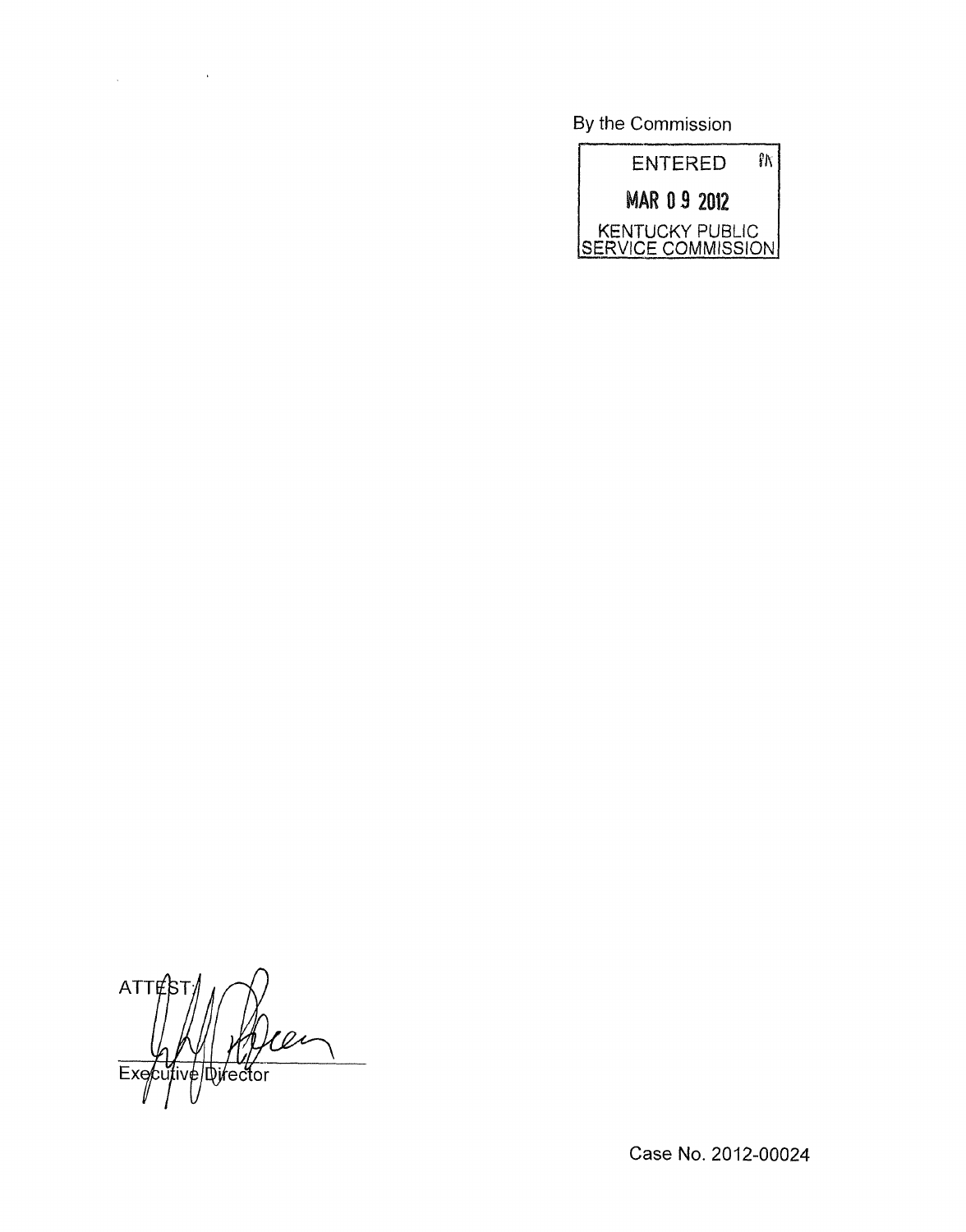### APPENDIX A

# APPENDIX TO AN ORDER OF THE KENTUCKY PUBLIC SERVICE COMMISSION IN CASE NO. 2012-00024 DATED MAR 0 9 2012

|                                   | New Rate     | <b>Base Rate</b>           |             |  |
|-----------------------------------|--------------|----------------------------|-------------|--|
| North Hopkins Water               |              |                            |             |  |
| Purchases in gallons              | 79,433,000   | 79,433,000                 |             |  |
| Volumetric rate                   | \$3.63/1,000 | \$3.95/1,000               |             |  |
|                                   | \$288,341.79 | \$313,760.35               |             |  |
|                                   |              | Decreased water cost       | \$25,418.56 |  |
|                                   |              |                            |             |  |
| Decreased water cost              |              | (\$25,418.56)              |             |  |
| Divided by gallons sold           |              | 65,894,720                 |             |  |
| Purchased water adjustment factor |              | (\$0.39) per 1,000 gallons |             |  |

 $\mathcal{L}_{\mathcal{A}}$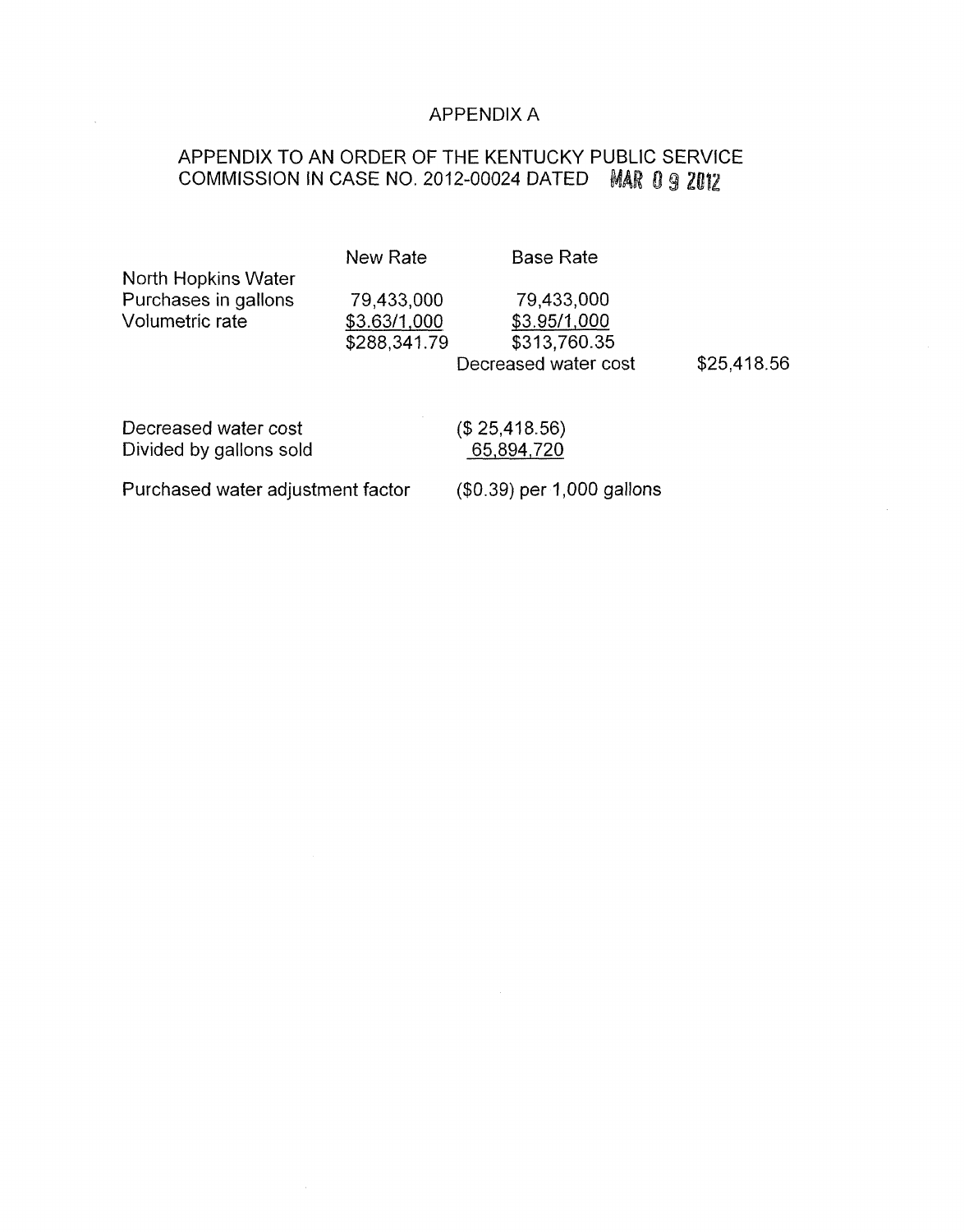### APPENDIX B

## APPENDIX TO AN ORDER OF THE KENTUCKY PUBLIC SERVICE COMMISSION IN CASE NO. 2012-00024 DATED **MAR 0 9 2012**

The following rates and charges are prescribed for the customers in the area served by North Hopkins Water District. All other rates and charges not specifically mentioned herein shall remain the same as those in effect under authority of the Commission prior to the effective date of this Order.

#### Monthly Water Rates

| 5/8" x 3/4" Meter |             |        |         |  |          |                   |
|-------------------|-------------|--------|---------|--|----------|-------------------|
|                   | First       | 2,000  | gallons |  | \$23.36  | Minimum bill      |
|                   | <b>Next</b> | 2,000  | gallons |  | 11.38    | per 1,000 gallons |
|                   | <b>Next</b> | 3,000  | gallons |  | 9.03     | per 1,000 gallons |
|                   | <b>Next</b> | 3,000  | gallons |  | 7.88     | per 1,000 gallons |
|                   | All Over    | 10,000 | gallons |  | 6.08     | per 1,000 gallons |
| 3/4" Meter        |             |        |         |  |          |                   |
|                   | First       | 3,000  | gallons |  | \$34.74  | Minimum bill      |
|                   | <b>Next</b> | 1,000  | gallons |  | 11.38    | per 1,000 gallons |
|                   | <b>Next</b> | 3,000  | gallons |  | 9.03     | per 1,000 gallons |
|                   | <b>Next</b> | 3,000  | gallons |  | 7.88     | per 1,000 gallons |
|                   | All Over    | 10,000 | gallons |  | 6.08     | per 1,000 gallons |
| 1" Meter          |             |        |         |  |          |                   |
|                   | First       | 5,000  | gallons |  | \$55.15  | Minimum bill      |
|                   | <b>Next</b> | 2,000  | gallons |  | 9.03     | per 1,000 gallons |
|                   | <b>Next</b> | 3,000  | gallons |  | 7.88     | per 1,000 gallons |
|                   | All Over    | 10,000 | gallons |  | 6.08     | per 1,000 gallons |
| 1-1/2" Meter      |             |        |         |  |          |                   |
|                   | First       | 10,000 | gallons |  | \$96.85  | Minimum bill      |
|                   | All Over    | 10,000 | gallons |  | 6.08     | per 1,000 gallons |
| 2" Meter          |             |        |         |  |          |                   |
|                   | First       | 15,000 | gallons |  | \$127.25 | Minimum bill      |
|                   | All Over    | 15,000 | gallons |  | 6.08     | per 1,000 gallons |
| 3" Meter          |             |        |         |  |          |                   |
|                   | First       | 30,000 | gallons |  | \$218.45 | Minimum bill      |
|                   | All Over    | 30,000 | gallons |  | 6.08     | per 1,000 gallons |